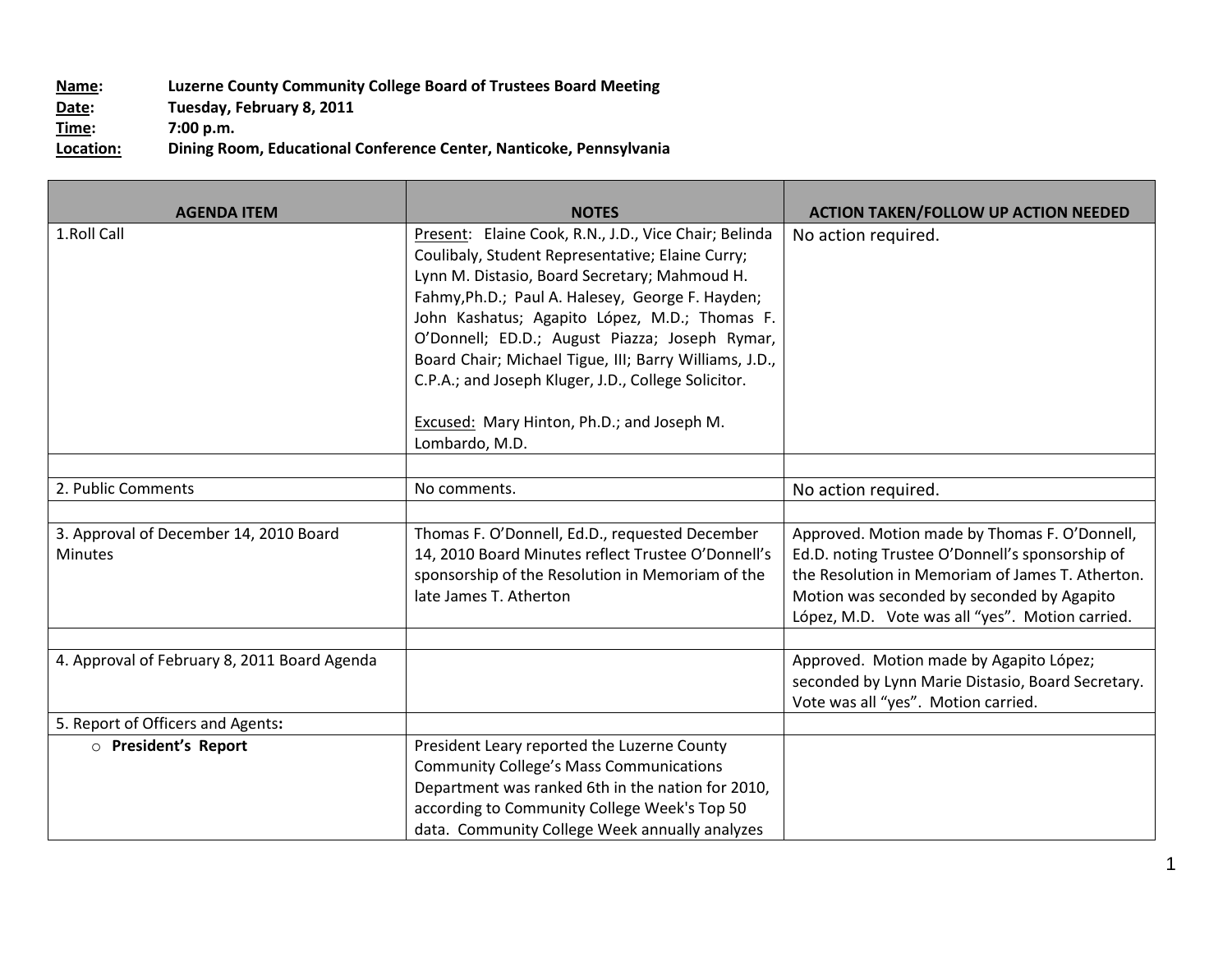| data collected by the National Center for Education<br>Statistics through the Integrated Postsecondary<br>Education Data Set (IPEDS) completions survey that<br>colleges submit to arrive at their rankings.<br>President Leary extended his congratulations to<br>Tom McHugh, Chair, and department faculty Ed<br>Ackerman, Associate Professor, Journalism; Andrew<br>Petonik, Assistant Professor/Coordinator,<br>Journalism; Ron Reino, Associate Professor/<br>Coordinator, Broadcast Communications and WSFX<br>Supervisor; and Paul Sinclair, Music Radio<br>Instructor, for the outstanding job they do in their<br>department.                                                                                                                                                                                                                                                                                                           |  |
|---------------------------------------------------------------------------------------------------------------------------------------------------------------------------------------------------------------------------------------------------------------------------------------------------------------------------------------------------------------------------------------------------------------------------------------------------------------------------------------------------------------------------------------------------------------------------------------------------------------------------------------------------------------------------------------------------------------------------------------------------------------------------------------------------------------------------------------------------------------------------------------------------------------------------------------------------|--|
| President Leary also noted the College is hosting a<br>variety of programs and events to celebrate<br>diversity throughout the month, including a student<br>essay contest. Among the program of activities is<br>the annual Ethnic Food Festival. This festival gives<br>members of the College family a chance to enjoy<br>foods from many cultures while also joining<br>together in collegiality. All students and staff are<br>welcome to attend. This year's Ethnic Food Festival<br>is scheduled for Thursday, February 24, 2011, from<br>11 a.m. to 1 p.m. in the Campus Center Cafeteria.<br>Mahmoud H. Fahmy, Ph.D., joined President Leary<br>in congratulating Tom McHugh, Ed Ackerman, Ron<br>Reino, Andy Petonik and Paul Sinclair in Mass<br>Communications Department. Trustee Fahmy also<br>requested the community be informed of LCCC's<br>Mass Communications Program being ranked 6 <sup>th</sup> in<br>the nation for 2010. |  |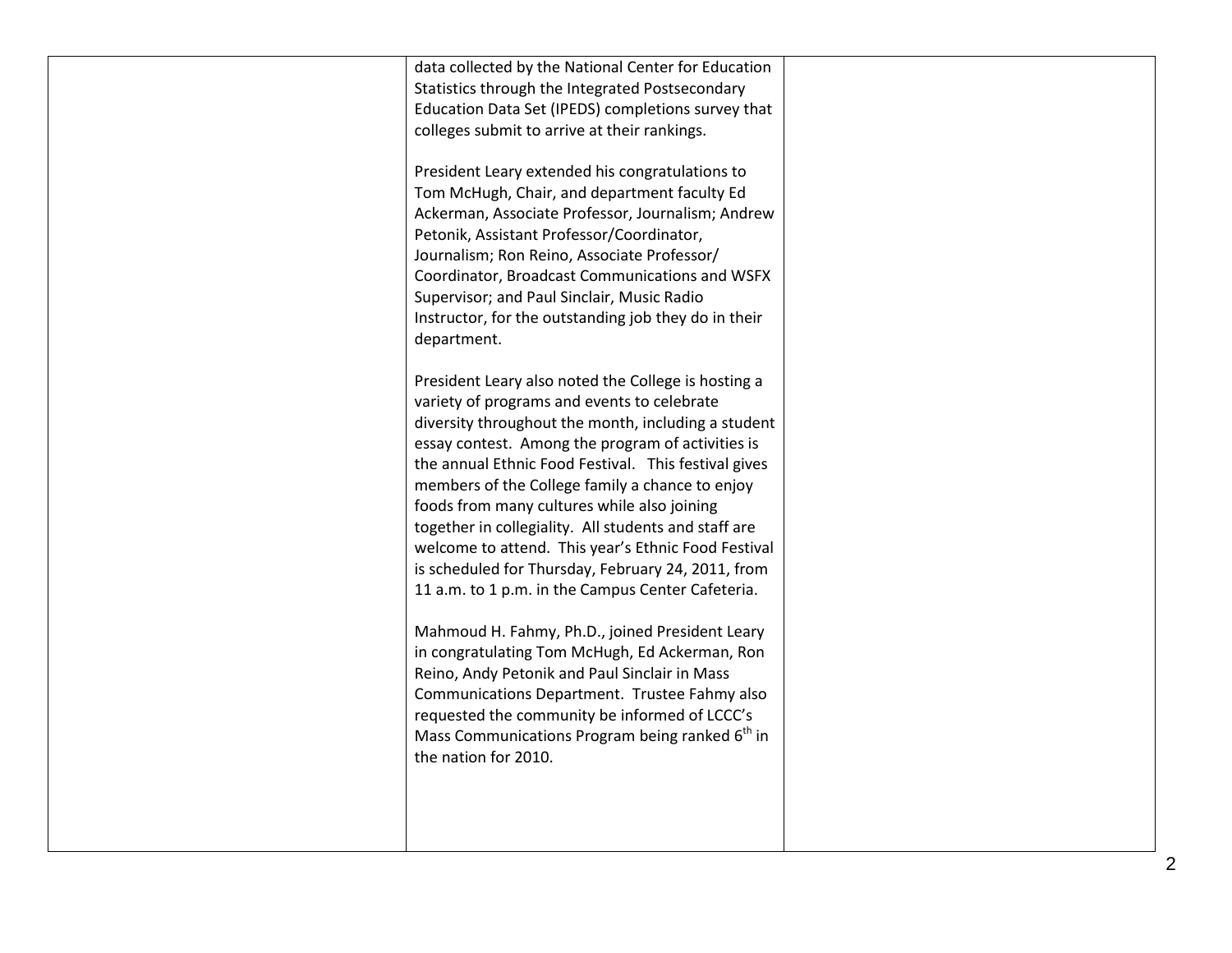| <b>O</b> Treasurer's Report | Joseph Gasper, Dean of Finance presented the                                                      |  |
|-----------------------------|---------------------------------------------------------------------------------------------------|--|
|                             | Treasurer's Report. Dean Gasper stated the                                                        |  |
|                             | Monthly Financial Report is a summary of the                                                      |  |
|                             | Budget and the Income and Expenses as of                                                          |  |
|                             | December 2010.                                                                                    |  |
|                             |                                                                                                   |  |
|                             | The Current Fund Income is \$27,780,000 and                                                       |  |
|                             | Expenses total \$17,111,000. Bookstore Income is                                                  |  |
|                             | \$2,242,000; Expenses total \$2,359,000. Food                                                     |  |
|                             | Service Income is \$200,000, Expenses of \$190,000.                                               |  |
|                             | The Plant Fund Income is \$2,144,000 and Expenses                                                 |  |
|                             | are \$3,055,000. As requested by the Board of                                                     |  |
|                             | Trustees Finance Committee the budget columns                                                     |  |
|                             | on the report have been modified. The monthly                                                     |  |
|                             | budget is spread on Prior Year Actual activity.<br>Column 4 is the dollar variance of Actual to 6 |  |
|                             |                                                                                                   |  |
|                             | months budget and Column 5 is the percentage<br>variance.                                         |  |
|                             |                                                                                                   |  |
|                             | Dean Gasper reported the remainder of the current                                                 |  |
|                             | fiscal year the Commonwealth of Pennsylvania will                                                 |  |
|                             | revert back to the quarterly payment schedule.                                                    |  |
|                             | This fiscal year the college received the stimulus                                                |  |
|                             | payment of \$1,122,000 in October 2010 which is                                                   |  |
|                             | included in the Commonwealth appropriation line                                                   |  |
|                             | item and accounts for the variance. Previous year                                                 |  |
|                             | stimulus payment was received during the month                                                    |  |
|                             | of February. No change has been made to the                                                       |  |
|                             | Capital payment schedule from the Commonwealth                                                    |  |
|                             | for the current fiscal year.                                                                      |  |
|                             | The Tuition, General Service Fees and Technology                                                  |  |
|                             | Fees variances are consistent with the enrollment                                                 |  |
|                             | for the current fiscal year, which is approximately                                               |  |
|                             | 2% lower than was projected in the budget for this                                                |  |
|                             | period.                                                                                           |  |
|                             |                                                                                                   |  |
|                             | Current Fund fringe benefits are slightly higher due                                              |  |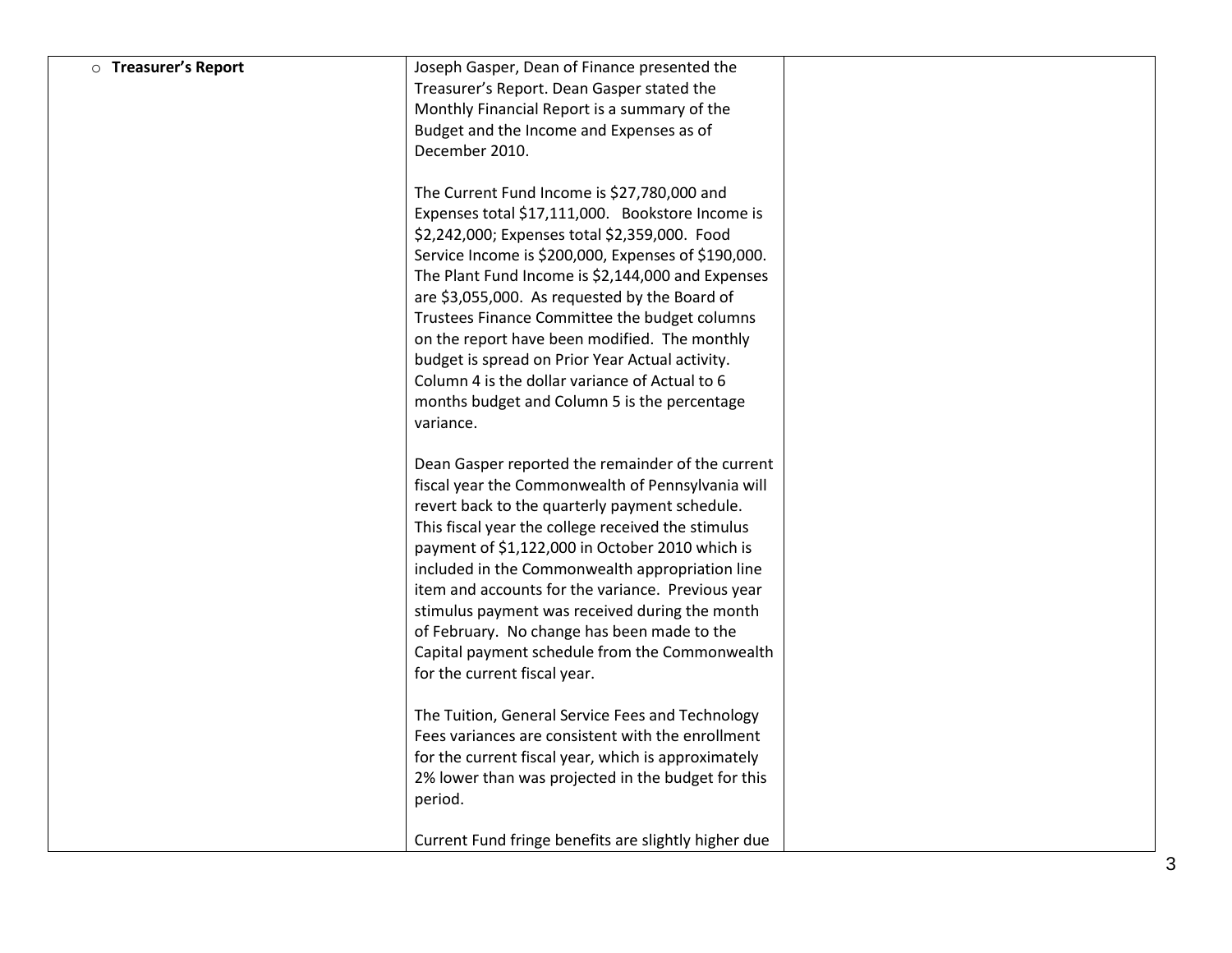|                     | to an increase in the amount of medical claims.        |  |
|---------------------|--------------------------------------------------------|--|
|                     | Advertising is higher due to an increase in            |  |
|                     | advertising in the early part of the fiscal year which |  |
|                     | included television ads. Other current fund and the    |  |
|                     | plant fund expenditures show no significant            |  |
|                     | variances and are comparable to the amount             |  |
|                     | expended when compared to the prior year.              |  |
|                     |                                                        |  |
|                     | The Bookstore Income from textbooks is down for        |  |
|                     | the current year and the expenditures decreased.       |  |
|                     | This variance is due to the Higher Education           |  |
|                     | Opportunity Act which requires the Bookstore           |  |
|                     | provide students with the codes for the required       |  |
|                     | textbooks resulting in the students purchasing the     |  |
|                     | books from other sources. The remaining expenses       |  |
|                     | are comparable with the prior year.                    |  |
|                     |                                                        |  |
|                     | Due to transfers and existing vacancies in Food        |  |
|                     | Service the salaries and fringe benefits are less than |  |
|                     | the prior year.                                        |  |
|                     |                                                        |  |
| o Foundation Report | Ms. Susan Unvarsky, President of the LCCC              |  |
|                     | Foundation Board of Directors presented the            |  |
|                     | Foundation report. Ms. Unvarsky, life-long resident    |  |
|                     | of Northeastern Pennsylvania, is a 1986 graduate of    |  |
|                     | Luzerne County Community College. Ms. Unvarsky         |  |
|                     | stated it is a privilege to serve as President of the  |  |
|                     | LCCC Foundation Board of Directors. On a personal      |  |
|                     | note, Ms. Unvarsky stated if it were not for LCCC      |  |
|                     | she would have not be able to continue her             |  |
|                     | education past high school, or continue her            |  |
|                     | education at King's College and ultimately at          |  |
|                     | Boston University. She is currently employed as        |  |
|                     | Senior Vice President, Prudential Retirement.          |  |
|                     |                                                        |  |
|                     | LCCC was the foundation for her to start the career    |  |
|                     | and was instrumental in helping her achieve the        |  |
|                     | career goals. She is very thankful for being able to   |  |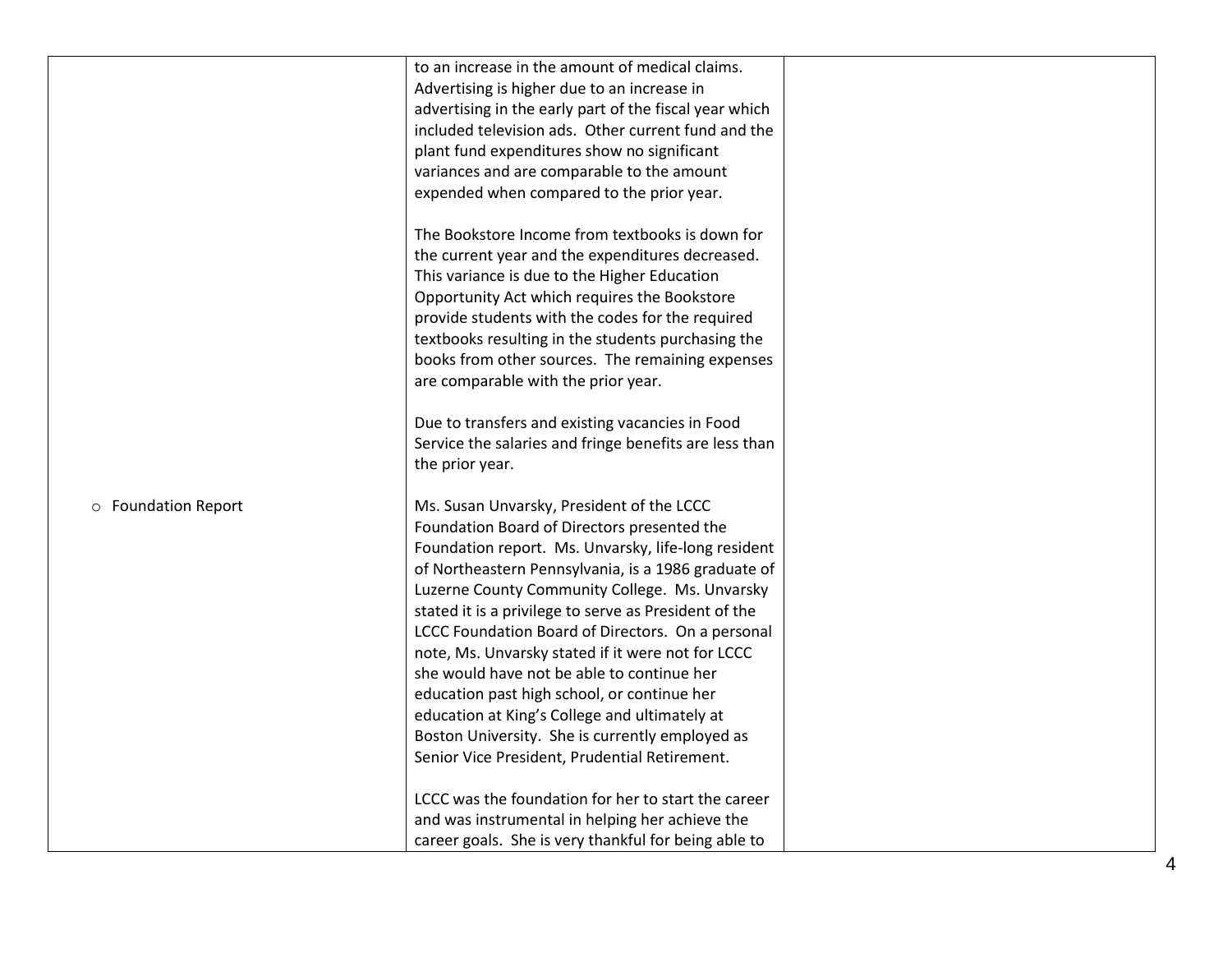| serve on the Foundation Board and have the            |  |
|-------------------------------------------------------|--|
| privilege of presenting the Foundation Report.        |  |
|                                                       |  |
| The LCCC Alumni Association has made a major gift     |  |
| pledge to the Foundation in the amount of             |  |
| \$125,000 for the Health Sciences Center. This        |  |
| underscores the commitment and dedication of the      |  |
| Alumni Association to the College's Mission.          |  |
|                                                       |  |
| The Foundation recently received a \$50,000           |  |
| Commitment from the Goldman Sachs on behalf of        |  |
|                                                       |  |
| an employee of Goldman Sachs in support of the        |  |
| Northumberland Regional Center's Learning             |  |
| Resource Center. This is a result of the previous     |  |
| gifts from Goldman Sachs and Jennifer Wheary and      |  |
| Paul Walker which established the Resource Center     |  |
| and funded a scholarship endowment for students       |  |
| at the off-campus site.                               |  |
|                                                       |  |
| Ms. Unvarsky noted new leadership of the              |  |
| Foundation as well as new members are included in     |  |
| the directory enclosed in the Board packets.          |  |
| Joining the Foundation as a voting member is a        |  |
| member of the student body - Shawn Bly, President     |  |
| of Student Government Association. The                |  |
| Foundation Board of Directors is very excited that    |  |
|                                                       |  |
| it relates to the Foundation goals.                   |  |
|                                                       |  |
| Ms. Unvarsky reported to date, nine (9) LCCC          |  |
| Alumni are members of the Foundation Board,           |  |
| which is welcome leadership strategy and              |  |
| strengthens the ties between the foundation and       |  |
| our alumni.                                           |  |
|                                                       |  |
| Members of the Foundation Board will once again       |  |
| be participating in the Business Symposium on April   |  |
| 13 and will speak to LCCC Business Students.          |  |
| the interests of the students are front and center as |  |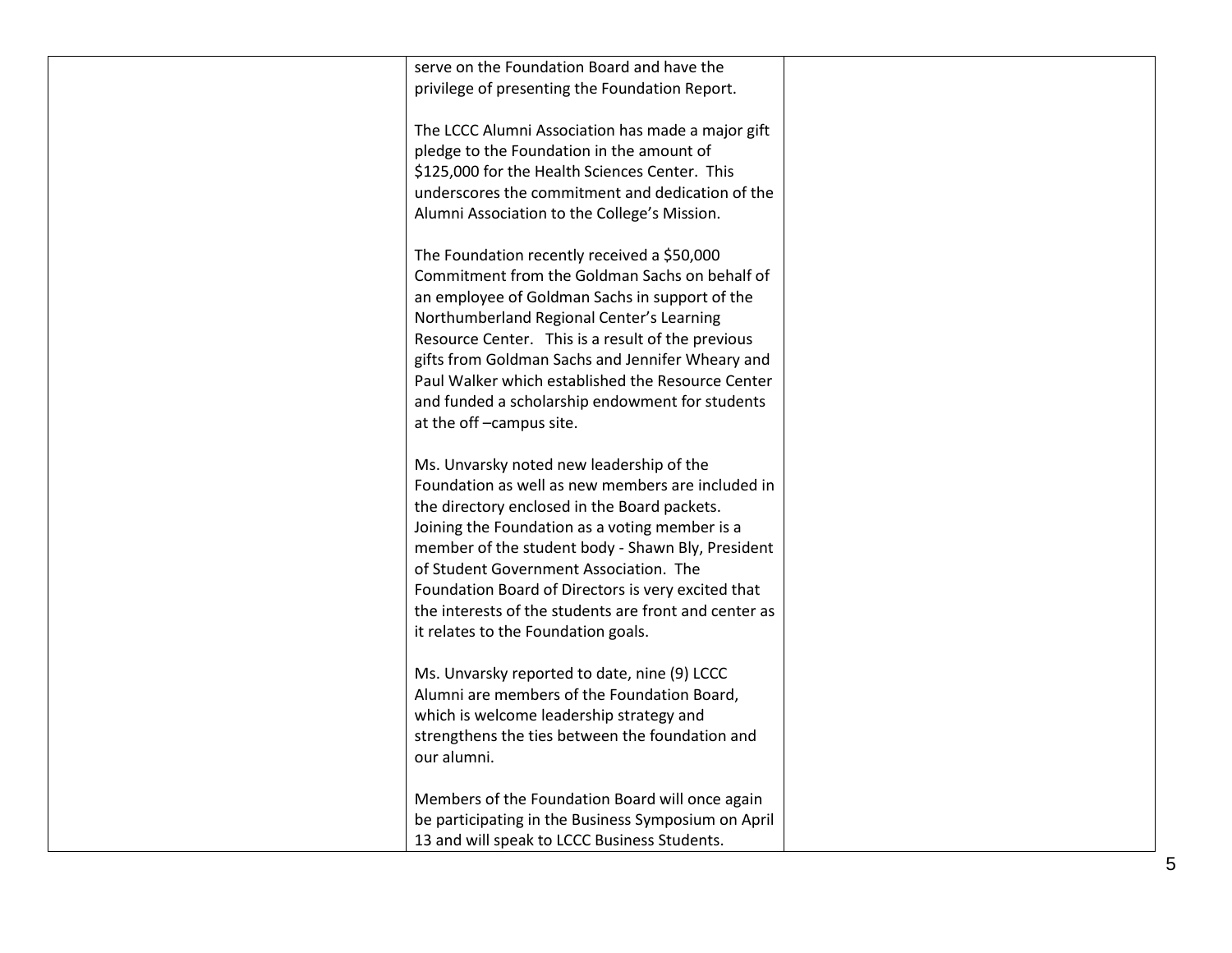|                                 | Participating on April 13 are: Jeff Helsel, PPL<br>Nuclear Plant Manager; Robert Tambur, CEO of<br>TAMMAC Corp.; Robert Tamburro, Vice President,<br>LTD Real Estate; Michael Bean, Assistant General<br>Manager, Mohegan Sun; and Bob Stanley, Financial<br>Advisor for Merrill Lynch. In addition, Foundation<br>Board members Carl Witkowski, III, COO, Kentrel,<br>Inc., and David Hawk, Gertrude Hawk Chocolates,<br>will join Trustee Lynn Marie Distasio in speaking to<br>students in a classroom setting.<br>Trustee Piazza noted Trustee Halesey and Piazza<br>serve as Board liaisons on the Foundation Board of<br>Directors, noting Ms. Unvarsky has worked<br>tirelessly; as all members serving on the Foundation<br>Board. Trustee Piazza extended best wishes in her<br>role a Foundation Board President.<br>On behalf of the LCCC Board of Trustees, Board |  |
|---------------------------------|-------------------------------------------------------------------------------------------------------------------------------------------------------------------------------------------------------------------------------------------------------------------------------------------------------------------------------------------------------------------------------------------------------------------------------------------------------------------------------------------------------------------------------------------------------------------------------------------------------------------------------------------------------------------------------------------------------------------------------------------------------------------------------------------------------------------------------------------------------------------------------|--|
| o Student Representative Report | Chair Rymar, extended best wishes to Ms.<br>Unvarsky, notes the Board of Trustees look forward<br>to assisting the Foundation Board.<br>Student Representative Belinda Coulibaly informed<br>the Board at a recent Student Government<br>Association meeting, questions were raised as to<br>whether the administration would be filling the<br>vacant Dean of Student Services position.<br>President Leary was made aware of the students<br>concerns.<br>Board Chair Rymar stated a discussion on this issue<br>took place during the Board's Work Session. The<br>Board of Trustees reached the following conclusion:<br>If a student would like an issue presented to the                                                                                                                                                                                                |  |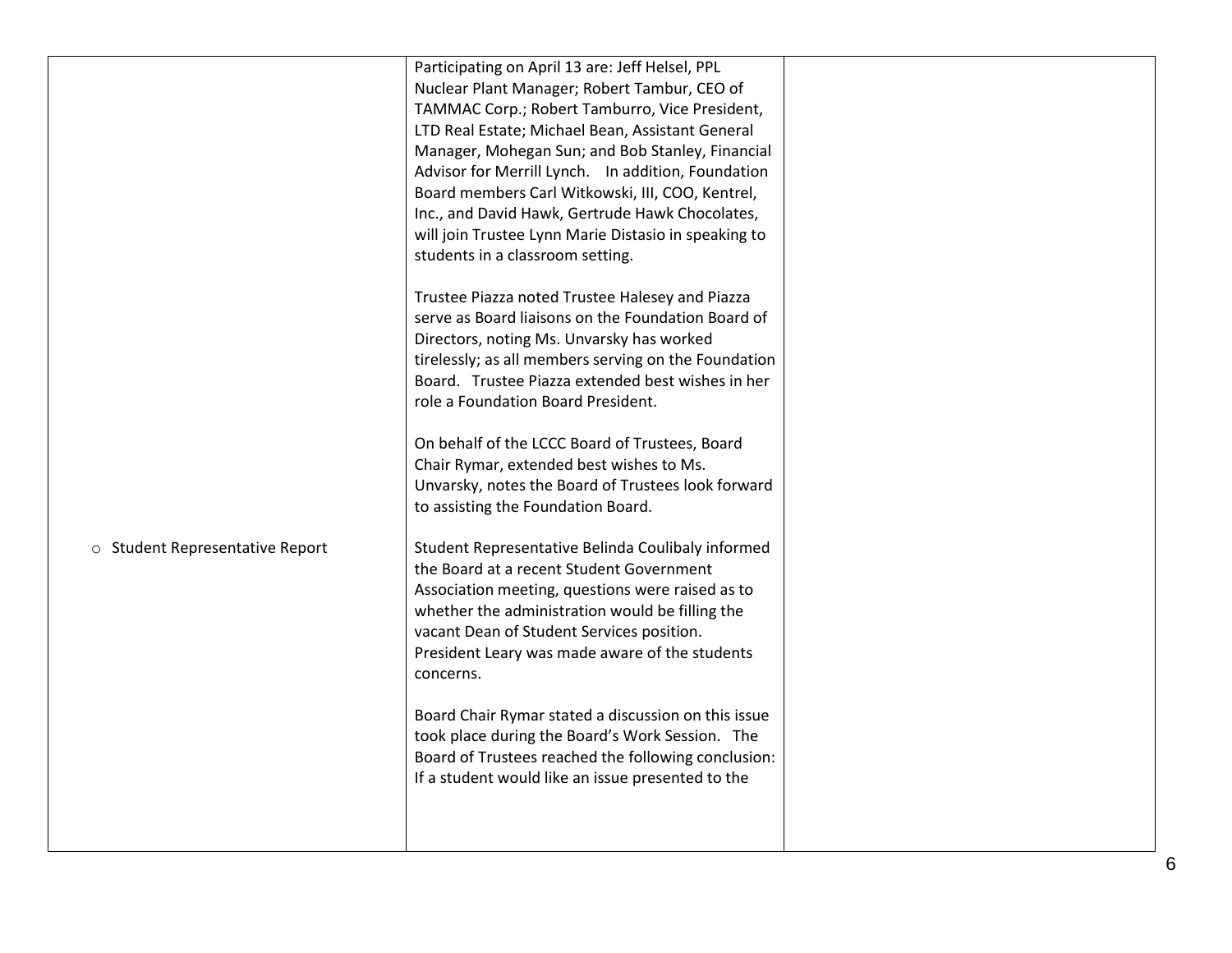|                                             | Board there are two (2) ways of going about the      |                                                 |
|---------------------------------------------|------------------------------------------------------|-------------------------------------------------|
|                                             | process:                                             |                                                 |
|                                             | 1) Student(s) should contact the Student             |                                                 |
|                                             | Representative to the Board, Belinda Coulibaly,      |                                                 |
|                                             | who in turn can present the issue to the board; 2)   |                                                 |
|                                             | Student(s) can contact President Leary directly.     |                                                 |
|                                             | Board Chair Rymar stated President Leary has the     |                                                 |
|                                             | responsibility of Vice President of Student          |                                                 |
|                                             | Development. Students have the opportunity of        |                                                 |
|                                             | addressing their issues to Ms. Coulibaly as the      |                                                 |
|                                             | Student Representative to the Board; or go directly  |                                                 |
|                                             | to President Leary. Board Chair Rymar would like     |                                                 |
|                                             | students to go directly to Ms. Coulibaly to make her |                                                 |
|                                             | aware of their issues.                               |                                                 |
|                                             |                                                      |                                                 |
|                                             | Trustee Curry asked if all students were aware Ms.   |                                                 |
|                                             | Coulibaly is the Student Representative to the       |                                                 |
|                                             | Board. Board Chair Rymar noted an                    |                                                 |
|                                             | announcement was sent out during the fall            |                                                 |
|                                             | semester.                                            |                                                 |
|                                             |                                                      |                                                 |
|                                             | President Leary stated Lisa Nelson, Director of      |                                                 |
|                                             | College Relations, through the dissemination         |                                                 |
|                                             | network, will send out a message informing the       |                                                 |
|                                             | student body of Ms. Coulibaly's appointment to the   |                                                 |
|                                             | Board. Ms. Coulibaly's contact information will also |                                                 |
|                                             | be included in the message.                          |                                                 |
|                                             |                                                      |                                                 |
|                                             | Trustee Lopez suggested the College prepare          |                                                 |
|                                             | printed material of Ms. Coulibaly contact            |                                                 |
|                                             | information.                                         |                                                 |
|                                             |                                                      |                                                 |
| 6. Report/Action of the Executive Committee | Board Chair Rymar stated the Executive Committee     | The President's Office will forward the January |
|                                             | meeting was held on the January 24, 2011. The        | 2011 Executive Committee meeting summary to     |
|                                             | summary was not included in the February Board       | the Board of Trustees. Questions regarding the  |
|                                             |                                                      |                                                 |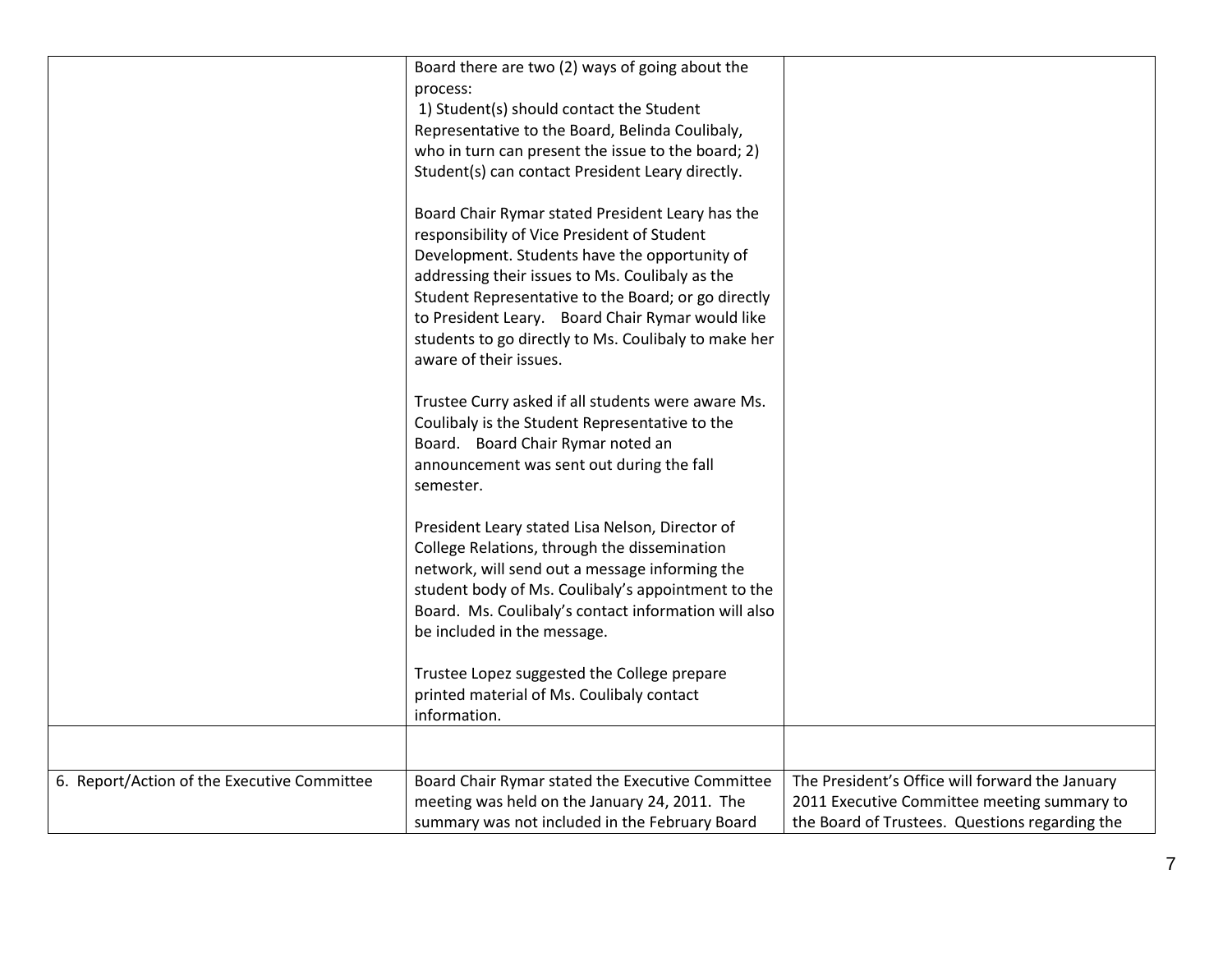|                                             | packet. The President's Office will forward a copy<br>of the meeting summary to Board of Trustees.<br>Questions regarding the summary can be<br>forwarded to Board Chair Rymar. | summary should direct to Board Chair Rymar.      |
|---------------------------------------------|---------------------------------------------------------------------------------------------------------------------------------------------------------------------------------|--------------------------------------------------|
|                                             |                                                                                                                                                                                 |                                                  |
| 7. Report/Action of the Academic Committee  | August J. Piazza, Committee Chair, presented the                                                                                                                                |                                                  |
|                                             | following report of the Academic Committee:                                                                                                                                     |                                                  |
| 7A. Recommendation to approval of 2012-2015 | 7A. Recommend the Luzerne County Community                                                                                                                                      | 7A-7C. Approved.                                 |
| <b>Academic Calendars</b>                   | College Board of Trustees approve the Academic                                                                                                                                  | Motion made by August J. Piazza, Committee Chair |
|                                             | Calendars for 2012, 2013, 2014, and 2015.                                                                                                                                       | to approve action items 7A through 7C of the     |
|                                             |                                                                                                                                                                                 | Academic Committee report.                       |
| 7B.Recommendation to Approve                | 7B. Recommend the Luzerne County Community                                                                                                                                      |                                                  |
| <b>Administrative Policies</b>              | College Board of Trustees approve the following                                                                                                                                 | Motion was seconded by Michael Tigue, III.       |
|                                             | administrative policies: Admissions Policy and<br>Transfer from LCCC to Another College or                                                                                      |                                                  |
|                                             | University Policy.                                                                                                                                                              | Vote was all "yes". Motion carried.              |
|                                             |                                                                                                                                                                                 |                                                  |
| 7C.Recommendation to approve Program        | 7C. Recommend the Luzerne County Community                                                                                                                                      |                                                  |
| Additions, Deletions, and Modifications     | College Board of Trustees approve Program                                                                                                                                       |                                                  |
|                                             | Additions, Deletions and Modifications.                                                                                                                                         |                                                  |
|                                             |                                                                                                                                                                                 |                                                  |
| 8. Report/Action of Finance Committee       | Lynn Marie Distasio, Committee Chair, presented                                                                                                                                 |                                                  |
|                                             | the following Finance Committee Report.                                                                                                                                         |                                                  |
|                                             |                                                                                                                                                                                 |                                                  |
| 8A. Recommendation to approve Summary of    | 8A. Recommend the Luzerne County Community                                                                                                                                      | 8A.Approved. Motion made by Committee Chair      |
| Payments                                    | College Board of Trustees approve the summary of                                                                                                                                | Distasio and seconded by Michael Tigue, III.     |
|                                             | payments. See attached.                                                                                                                                                         | Vote was all "yes". Motion carried.              |
|                                             |                                                                                                                                                                                 |                                                  |
| 8B.Recommendation to Approve Administrative | 8B.Recommend the Luzerne County Community                                                                                                                                       | 8B. Approved. Motion made by Committee Chair     |
| Policies                                    | College Board of Trustees approve Non-Credit                                                                                                                                    | Distasio and seconded by Elaine Curry.           |
|                                             | Cancellation and Refund Policy; and Residency Policy.                                                                                                                           | Vote was all "yes". Motion carried.              |
|                                             |                                                                                                                                                                                 |                                                  |
| 8C. Recommendation to Approve Bid #395 -    | 8C. Recommend the Luzerne County Community                                                                                                                                      | 8C. Approved. Motion made by Committee Chair     |
| 2011 Chevrolet Silverado 3500 HR 4 WD Truck | College Board of Trustees approve the award of                                                                                                                                  | Distasio and seconded by Michael Tigue, III.     |
|                                             | Bid #395 to Valley Chevrolet Inc. in the amount of                                                                                                                              | Vote was all "yes". Motion carried.              |
|                                             | \$47,525.00.                                                                                                                                                                    |                                                  |
|                                             |                                                                                                                                                                                 |                                                  |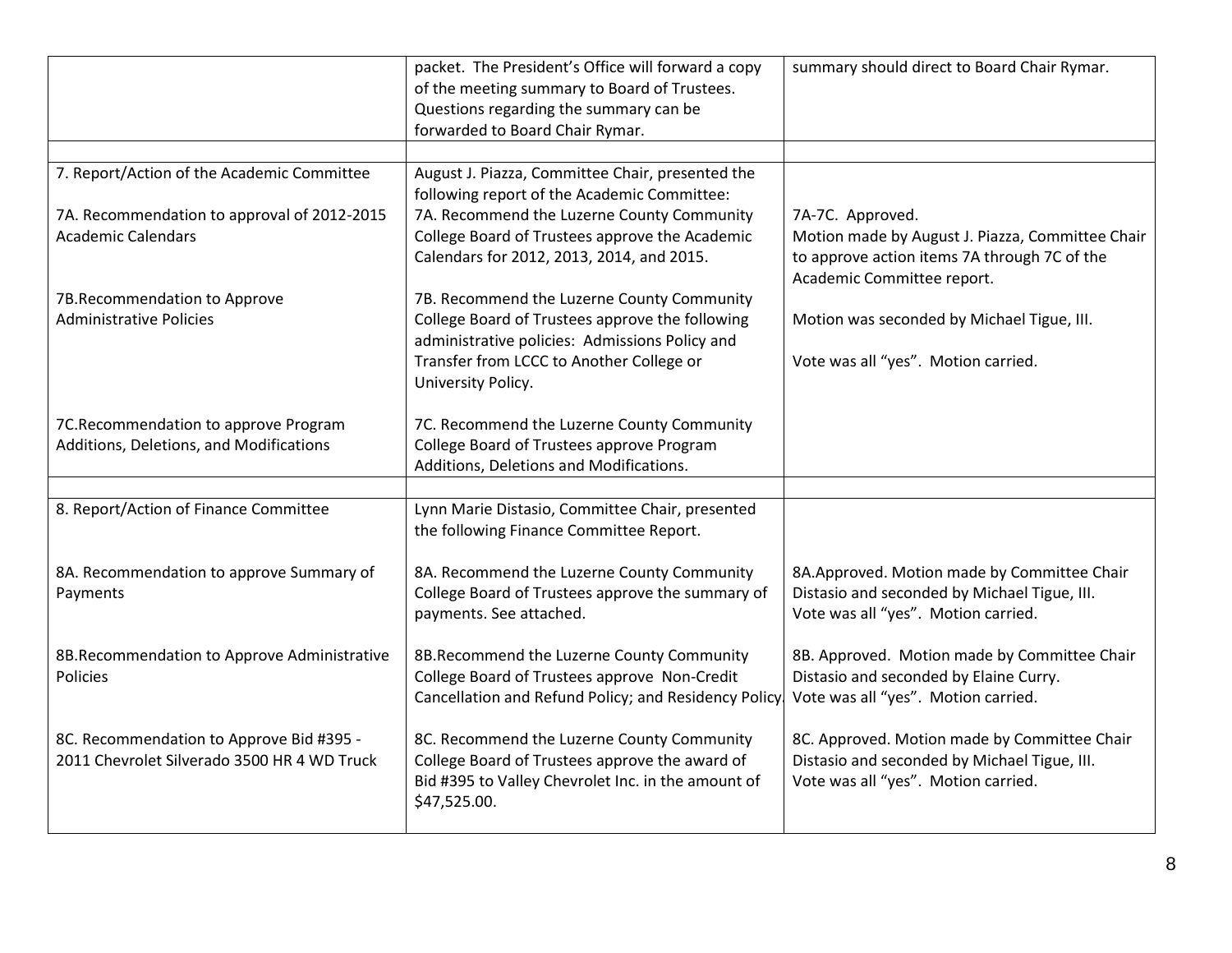| 8D. Recommendation to Approve Bid #396 -<br>Health Science Center Furniture Package                                                                                             | 8D. Recommend the Luzerne County Community<br>College Board of Trustees approve the award of<br>Health Sciences Center - Furniture Package to<br>Creative Business Interiors in the amount of<br>\$74,338.53; Stone Office, Inc. in the amount of<br>\$32,276.02; Educational Furniture Solutions in the<br>amount of \$118,081.00; Office Service Co. in the                      | 8D. Approved. Motion made by Elaine Curry and<br>seconded by Agapito López, M.D.<br>Vote was all "yes". Motion carried.                                                                                                                  |
|---------------------------------------------------------------------------------------------------------------------------------------------------------------------------------|------------------------------------------------------------------------------------------------------------------------------------------------------------------------------------------------------------------------------------------------------------------------------------------------------------------------------------------------------------------------------------|------------------------------------------------------------------------------------------------------------------------------------------------------------------------------------------------------------------------------------------|
|                                                                                                                                                                                 | amount of \$17,952.16; and OnePoint in the<br>amount of \$1,805.00 for a total value of the<br>furniture bid at \$244,452.71.                                                                                                                                                                                                                                                      |                                                                                                                                                                                                                                          |
| 8E. Recommendation to Approve Bid# 397 -<br>Health Science Center Respiratory Therapy<br>Equipment                                                                              | 8E. Recommend the Luzerne County Community<br>College Board of Trustees approve the award of<br>Bid #397 to Medical Support Products Inc. in the<br>amount of \$21,300.00 and Hamilton Medical Inc.<br>in the amount of \$20,602.00.                                                                                                                                               | 8E. Approved. Motion made by Committee Chair<br>Distasio and seconded by John Kashatus.<br>Vote was all "yes". Motion carried.                                                                                                           |
| 8F. Recommendation to Approve Bid #398 -<br>Health Science Center EMS Equipment and<br>Accessories                                                                              | 8F. Recommend the Luzerne County Community<br>College Board of Trustees approve the award of<br>Bid #398 to Zoll Medical Corporation in the amount<br>of \$56,038.35.                                                                                                                                                                                                              | 8F. Approved. Motion made by Committee Chair<br>Distasio and seconded by Agapito López, M.D.<br>Vote was all "yes". Motion carried.                                                                                                      |
| 8G. Recommendation to approve Eligible Issuing<br>Authority for Conduit Financing and additional<br>Bond Counsel costs related to the Culinary<br>Institute purchase financing. | 8G. Recommend the Luzerne County Community<br>College Board of Trustees approve, for the<br>purchase and financing of the Joseph A. Paglianite<br>Culinary Institute, the Hazle Township Industrial<br>Development Authority in the amount of \$17,000<br>for Conduit Financing; and additional Bond Counsel<br>costs in the approximate amount of \$7,200 to<br>Stephens and Lee. | 8G. Approved. Motion made by Committee Chair<br>Distasio and seconded by John Kashatus.<br>Vote was all "yes". Motion carried.<br>College Solicitor Kluger stated Brian Koscelansky,<br>Esq., will serve as bond counsel representative. |
| 8H. Recommendation to Approve A+E Group,<br>Inc. Construction Phase Services                                                                                                    | 8H. Recommend the Luzerne County Community<br>College Board of Trustees approve revised<br>agreement with A+E Group, Inc. for Health Sciences<br>Center construction services.                                                                                                                                                                                                     | 8H. Approved. Motion made by Committee Chair<br>Distasio and seconded by Michael Tigue, III.<br>Vote was all "yes". Motion carried.                                                                                                      |
|                                                                                                                                                                                 |                                                                                                                                                                                                                                                                                                                                                                                    |                                                                                                                                                                                                                                          |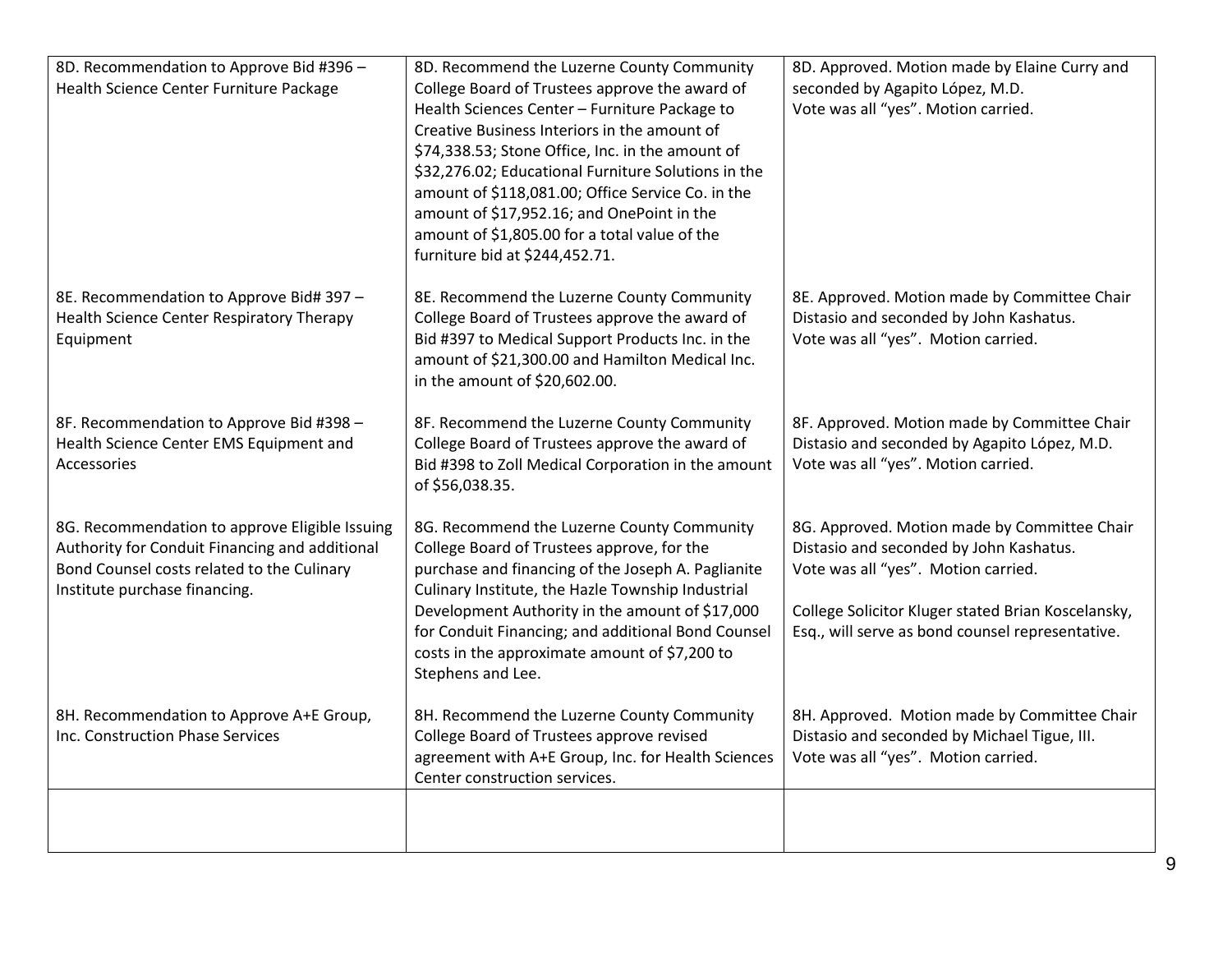| 9. Report/Action of the Human Resources<br>Committee Items                                                                                      | Paul Halesey, Committee Chair, presented the<br>following Human Resources Committee report.                                                                                                                                                |                                                                                                                                              |
|-------------------------------------------------------------------------------------------------------------------------------------------------|--------------------------------------------------------------------------------------------------------------------------------------------------------------------------------------------------------------------------------------------|----------------------------------------------------------------------------------------------------------------------------------------------|
| 9A. Recommendation to Approve Administrative<br>Policies: College Investigations Policy; and<br>Information Technology Acceptable Usage Policy. | 9A. Recommendation the Luzerne County<br>Community College Board of Trustees approve the<br>College Investigations Policy.                                                                                                                 | 9A. Approved. Motion made by Committee Chair<br>Halesey and seconded by Thomas F. O'Donnell,<br>Ed.D.<br>Vote was all "yes". Motion carried. |
|                                                                                                                                                 | 9A.1.Recommendation the Luzerne County<br>Community College Board of Trustees approve the<br>Information Technology Acceptable Usage Policy.                                                                                               | 9A.1. Approved. Motion made by August J. Piazza<br>and seconded by Thomas F. O'Donnell, Ed.D.<br>Vote was all "yes". Motion carried.         |
|                                                                                                                                                 |                                                                                                                                                                                                                                            |                                                                                                                                              |
|                                                                                                                                                 | <b>INFORMATIONAL ITEMS</b>                                                                                                                                                                                                                 |                                                                                                                                              |
| 1. Unfinished Business of Previous Meeting                                                                                                      | 1. Board Chair Rymar noted there was no unfinished<br>business from the previous meeting.                                                                                                                                                  | 1.N/A                                                                                                                                        |
| 2.Information Report of the Human Resources<br>Committee                                                                                        |                                                                                                                                                                                                                                            |                                                                                                                                              |
| 2A. Information on Appointments/Leave Report                                                                                                    | 2A. Committee Chair Halesey presented the<br>following informational report:                                                                                                                                                               | 2A. No action required.                                                                                                                      |
|                                                                                                                                                 | Information on Appointments:<br>PT Security Guard, Randy Shaw, \$12.33/hr;<br>FT Culinary Arts Technical Services<br>Technician, Renee Allardyce,<br>\$14,372.25/yr;<br>PT Extension Center Administrator, CLC,<br>Diane Wren, \$23.40/hr. |                                                                                                                                              |
|                                                                                                                                                 | Leaves of Absence<br>FT Security Guard, Glenn Bozek<br>FT Faculty, Nursing, Donna Lawson<br>FT Custodian, Thomas Harris                                                                                                                    |                                                                                                                                              |